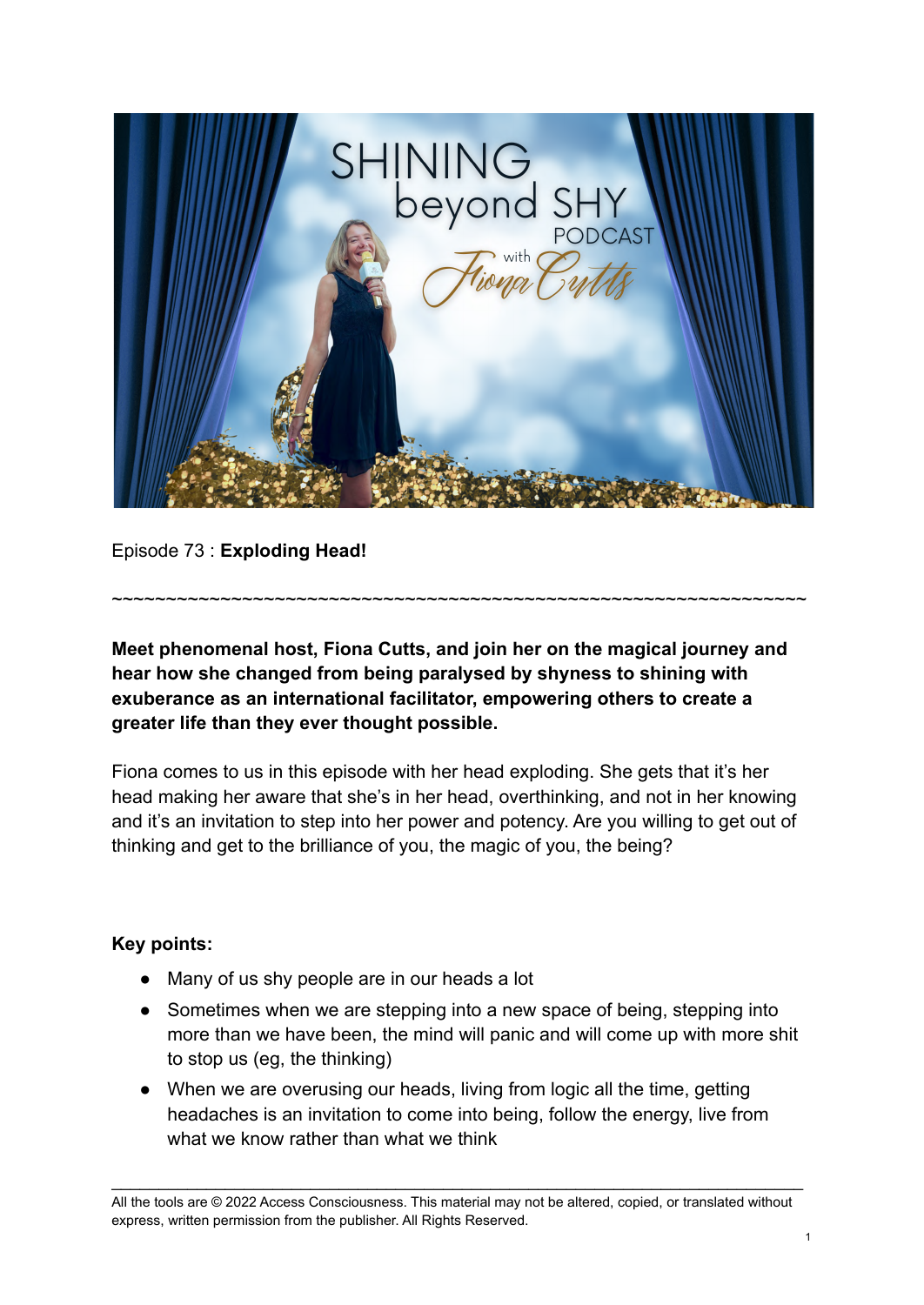- When we ask for our knowing, we can get an awareness of something that needs to be done and stop the constant running on the hamster wheel
- Overthinking shuts down the possibilities
- Headaches can be showing us where we're not choosing the change that's possible

## **Tools and Questions**

When you are in a tizz, just ask, "*What do I know here?*"

"*Universe, show me where I'm overthinking.*"

"*What would it take for me to notice when I'm in the thinking?*"

"*What would it take for me to notice when I'm overthinking and interrupt it with a question?*"

*Everything that hearing I'm a being, not just a head on legs brings up, will you destroy and uncreate it?*

Right and wrong, good and bad, POD and POC, all 9, shorts, boys, POVADs and beyonds<sup>®</sup>.

*When overthinking and being compressed and contracted, just ask for your being to be out, round the room you're in, round the country you're in, and out round the Universe.*

*Be space.*

*How much space do I need to be for the mindfuck to give up? Anything that doesn't allow that, will you destroy and uncreate it?*

Right and wrong, good and bad, POD and POC, all 9, shorts, boys, POVADs and beyonds<sup>®</sup>.

*If I weren't thinking now, what else would be possible?*

Right and wrong, good and bad, POD and POC, all 9, shorts, boys, POVADs and beyonds<sup>®</sup>.

*Where are you not choosing to change that's possible for you? Everything that is.* Right and wrong, good and bad, POD and POC, all 9, shorts, boys, POVADs and beyonds<sup>®</sup>.

*Are you willing to have what the Universe is willing and ready to gift you? Everything that brings up, will you destroy and uncreate it?*

Right and wrong, good and bad, POD and POC, all 9, shorts, boys, POVADs and beyonds<sup>®</sup>.

\_\_\_\_\_\_\_\_\_\_\_\_\_\_\_\_\_\_\_\_\_\_\_\_\_\_\_\_\_\_\_\_\_\_\_\_\_\_\_\_\_\_\_\_\_\_\_\_\_\_\_\_\_\_\_\_\_\_\_\_\_\_\_\_\_\_\_\_\_\_\_\_\_

All the tools are © 2022 Access Consciousness. This material may not be altered, copied, or translated without express, written permission from the publisher. All Rights Reserved.